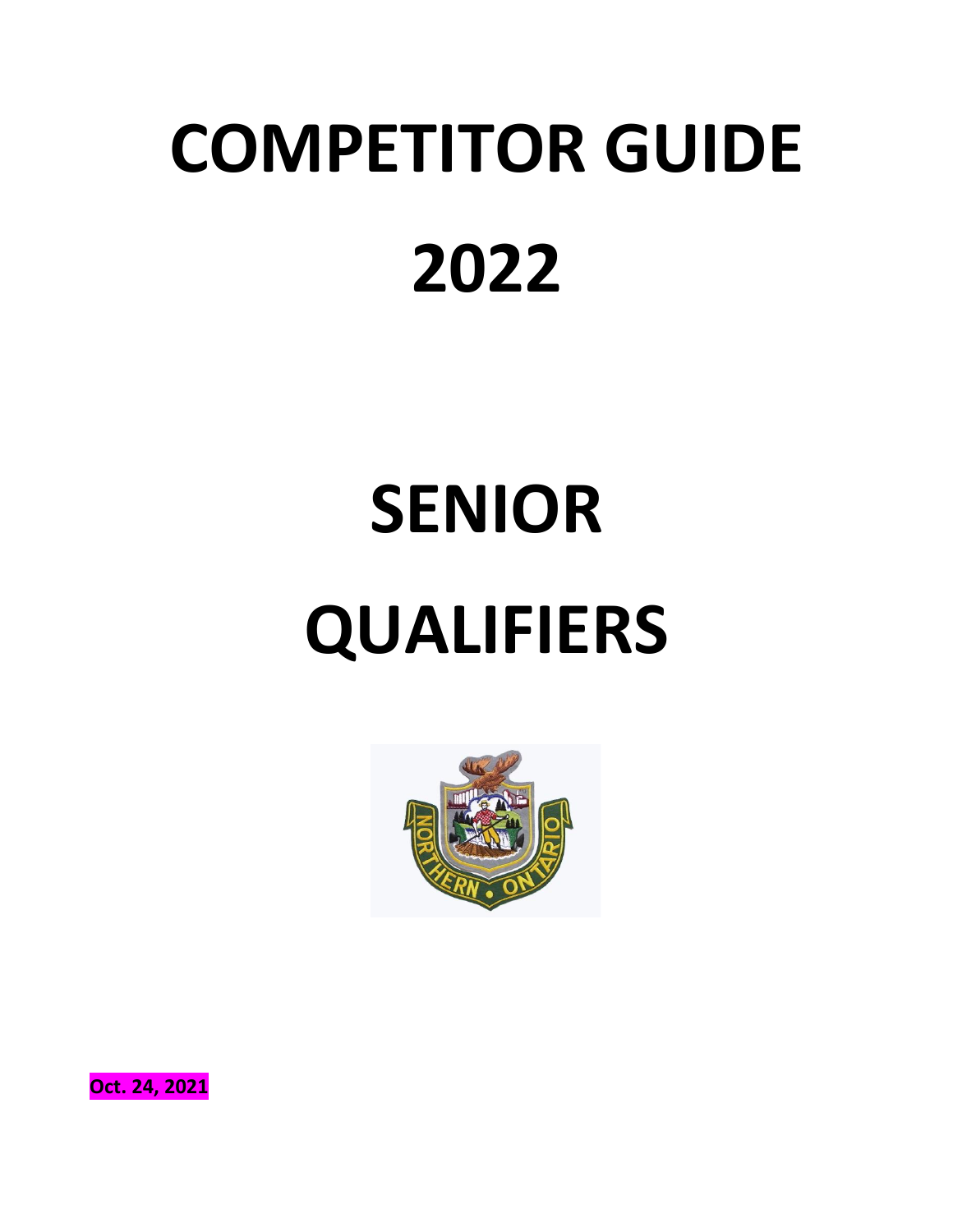|  | <b>NOCA Championship Committee</b>                                                |   |
|--|-----------------------------------------------------------------------------------|---|
|  | <b>2022 Senior Qualifiers</b>                                                     |   |
|  | <b>Overview</b>                                                                   | 4 |
|  | <b>Competition Format</b>                                                         | 5 |
|  | Stone Selection, Practice, Last Stone Advantage - Round Robin and Triple Knockout | 5 |
|  | Stone Selection, Practice, Last Stone Advantage - Tiebreakers                     | 6 |
|  | <b>Tiebreaking Process</b>                                                        |   |
|  | <b>Schedule &amp; Location for Event</b>                                          |   |

## **Please review the Rules Supplement for additional rules and information. The Rules Supplement is common to all competitions.**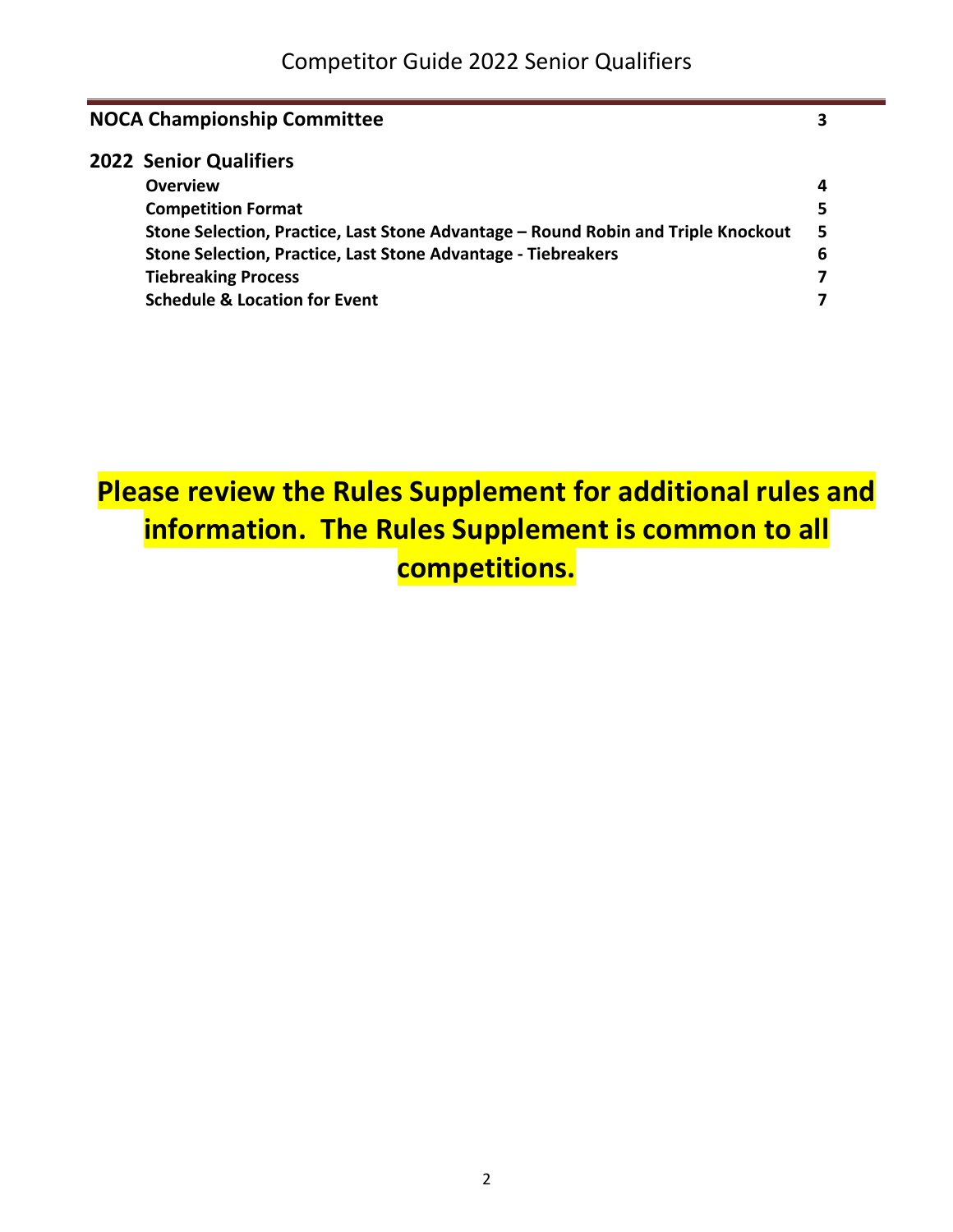### **CHAMPIONSHIP COMMITTEE**

#### **NOCA President:**

#### **Umpires:**

Hayley Smith hayley.smith@curlnoca.ca

Kim Beaudry (807) 274-2921 (cell) (807) 275-6067 (work cell) (Regions 1-3) kbeaudry@curlnoca.ca

Claude Peloquin (705) 840-2985 (home) (705) 499-6900 (cell) (Regions 4-6) cpeloquin@curlnoca.ca

#### **Competitions Committee:**

Karen Saarimaki (807) 854-8496 (cell)

#### **Officiating Committee:**

#### **Executive Director:**

#### **Competition Director :**

Chair karen.saarimaki@curlnoca.ca

Linda Vellinga **luellinga@curlnoca.ca** Glen Poirier entry appoirier@curlnoca.ca Amanda Gates amanda.gates@curlnoca.ca Bryan Burgess bryan.burgess@curlnoca.ca Tyler Stewart tyler.stewart@curlnoca.ca

Karen Saarimaki (807) 854-8496 (cell) Chair karen.saarimaki@curlnoca.ca Claude Peloquin cpeloquin@curlnoca.ca Kim Beaudry **Kanadry Kbeaudry@curlnoca.ca** 

Bobby Ray (705) 472-8480 ext 231 office (705) 499-0254 cell bobby.ray@curlnoca.ca

Laura Forget (705) 358-3288 (cell) laura.forget@curlnoca.ca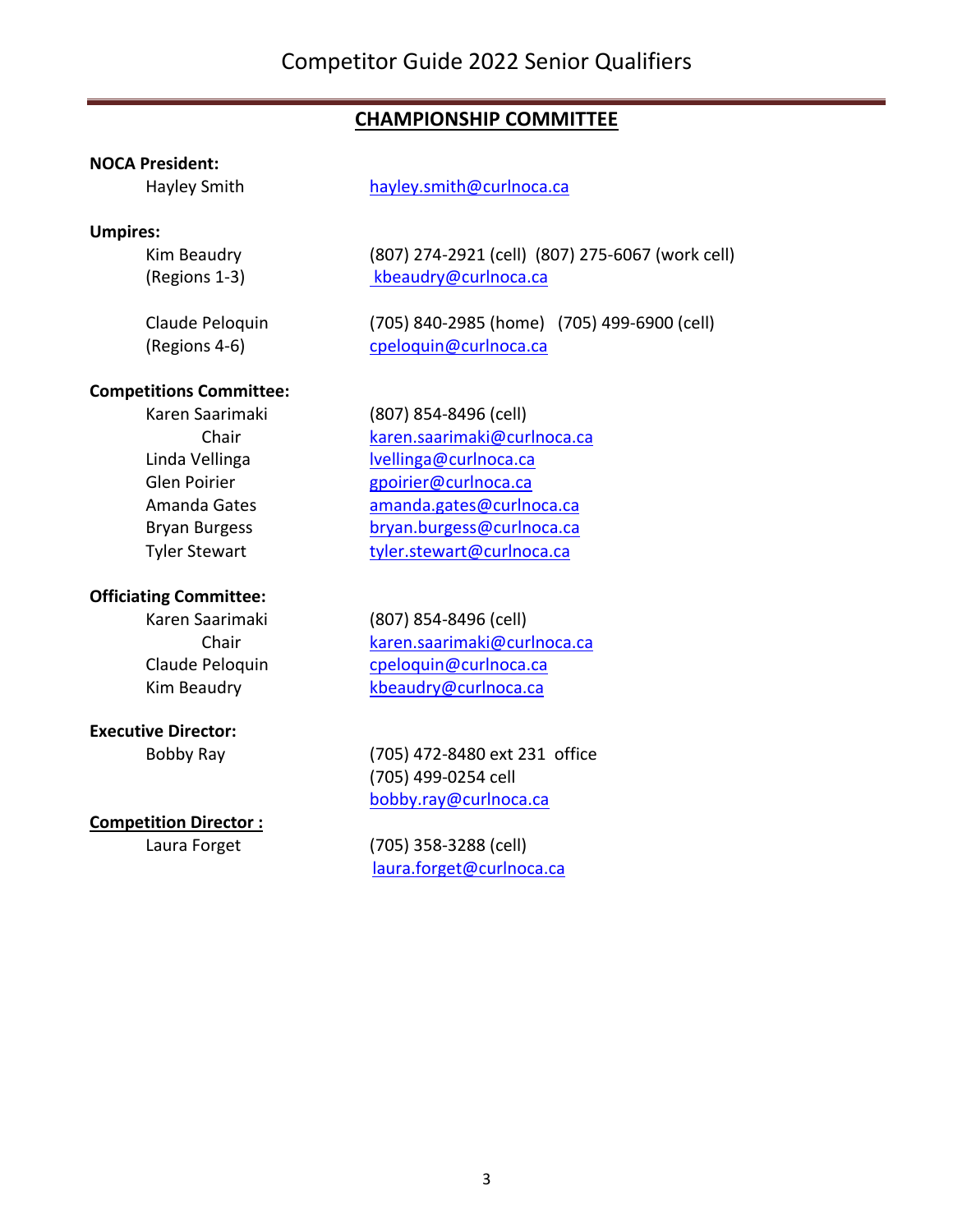#### **SENIOR QUALIFIERS:**

This event is open to all male and female competitors who are a minimum of fifty (50) years of age as of June 30, 2021.

Your team has decided to participate in one (1) of the two (2) Qualifiers being held March  $2 - 6$ , 2022. The East Qualifier will be held at the Capreol Curling Club in Capreol and the West Qualifier will be held at the Kakabeka Falls Curling Club in Kakabeka (Thunder Bay).

#### **Qualifying Criteria:**

- If the total number of teams entering the two qualifiers (for either Males or Females) is eight (8) Teams or less then all teams will advance to the Provincial Championship
- If the total number of teams entering the two qualifiers (for either Males or Females) is nine (9) or more then the number of teams advancing from each qualifier will be determined by the following formula: # of teams advancing  $=$   $\frac{40}{100}$  +  $\frac{40}{100}$  =  $\frac{40}{100}$  =  $\frac{40}{100}$  =  $\frac{40}{100}$  =  $\frac{40}{100}$  =  $\frac{40}{100}$  =  $\frac{40}{100}$  =  $\frac{40}{100}$  =  $\frac{40}{100}$  =  $\frac{40}{100}$  =  $\frac{40}{100}$  =  $\frac{40}{100}$  = Total # of entries in both qualifiers

#### **SENIOR PROVINCIAL CHAMPIONSHIP:**

The qualifiers will advance to the Senior Provincial Championships, March 30 – April 3, 2022 at the Geraldton Curling Club in Geraldton.

The total entry fee is \$529.40 which includes a competitor fee of \$25 for each of four players.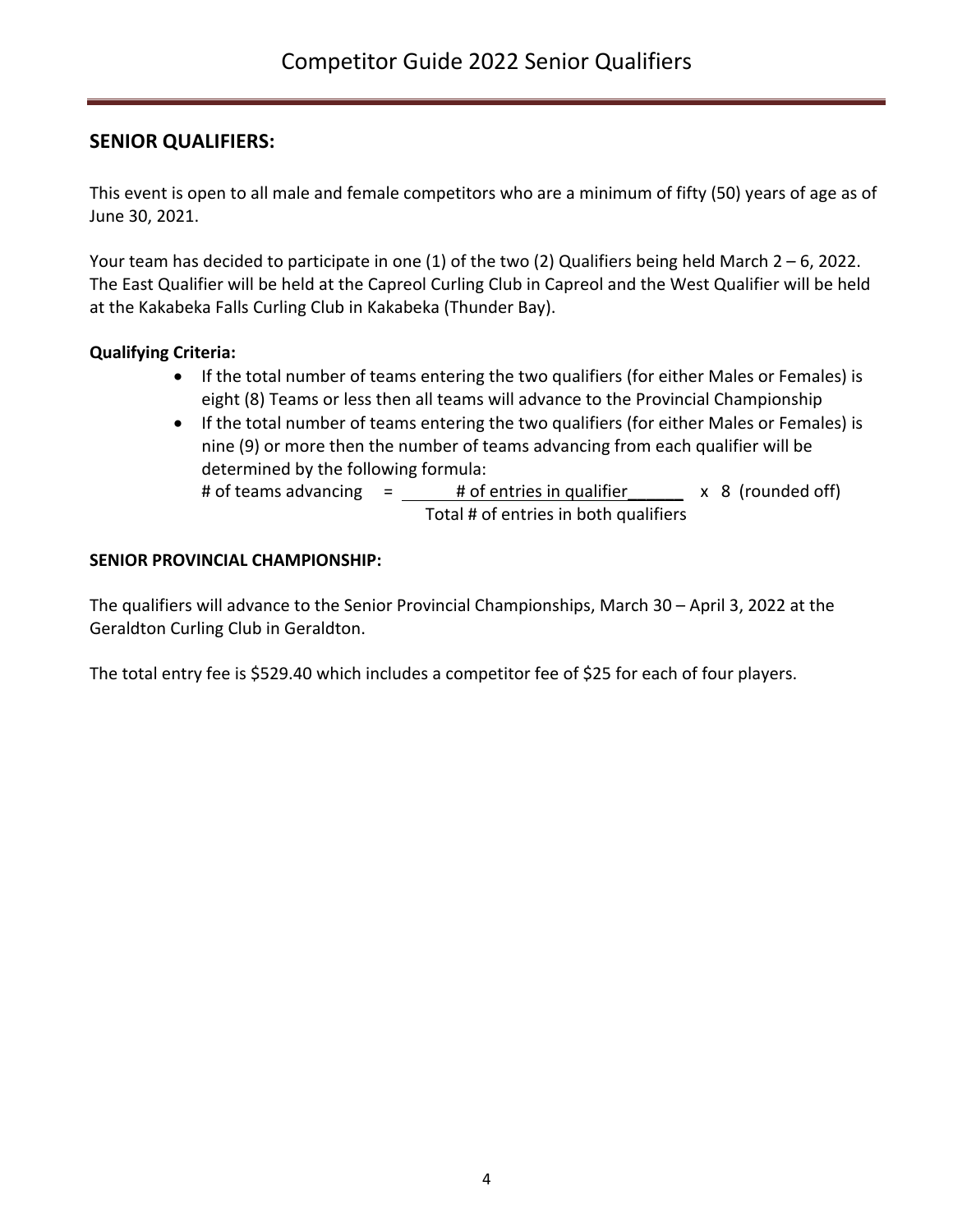#### **COMPETITION FORMAT:**

The 2022 Senior Qualifier (East and West) format (both male and female) will be:

Two teams - Best Three out of Five Three to Four Teams – Double Round Robin Five to Eight teams – Single Round Robin Nine or more teams – Format to be determined by Competitions Committee

In round robin draws no playoff is required as the team(s) with the top records will advance. Tiebreakers will be utilized to break any ties to declare the qualifier(s).

#### **STONE SELECTION, PRACTICE & LAST STONE ADVANTAGE – Robin Robin and Triple Knockout**

#### *Round Robin Draws:*

In each draw the team listed first shall have top of the scoreboard color and practice first for nine (9) minutes, beginning thirty (30) minutes prior to the posted draw time. The team listed second, shall have bottom of the scoreboard color and practice immediately following the first team's draw to the button for last stone advantage.

#### *Triple Knockout Draws:*

In each draw the teams shall flip a coin, for choice of rock color or first/second practice, a minimum of forty (40) minutes prior to the scheduled draw time*.*

A team is allowed to throw its own stones during practice and not those of the opposition.

#### **Last Stone Advantage**:

Last stone advantage in the first end (hammer) will be decided by a draw to the button following each team's nine (9) minute pre-game practice. Two different players from each team will each deliver a stone (full sweeping allowed, one player must hold the target broom) and the better total distance of the two draws between the two teams will receive last stone advantage in the first end. Each player has a maximum of one minute to throw the draw shot after the pre-game practice and the Umpire's announcement. Stones not delivered within the time allotted by the umpire will be assigned a distance of 185.40 cm - the stone must reach the nearer tee line before time expires (199.60 cm if a laser measure is used).

The team practicing first will deliver the clockwise turn. The team practicing second will deliver the counter clockwise turn. Failure to throw the correct turn will result in a distance of 185.4 cm being assigned (199.60 cm if a laser measure is used). Each teams must notify the Umpire prior to the first practice of the names of the players delivering stones. Failure to do so will result in a distance of 370.80 cm being assigned to the team (399.2 cm if a laser measure is used).

Once the first team has thrown its' two stones, the team shall leave the ice and the second team will practice. If the second team registers the same two-stone distance as the team with first practice, the teams will alternate players delivering one (1) stone with the same rotation as in practice until the tie is broken. Any player on the team can deliver the third and any subsequent stone including the players who delivered the first two stones, until the hammer is decided.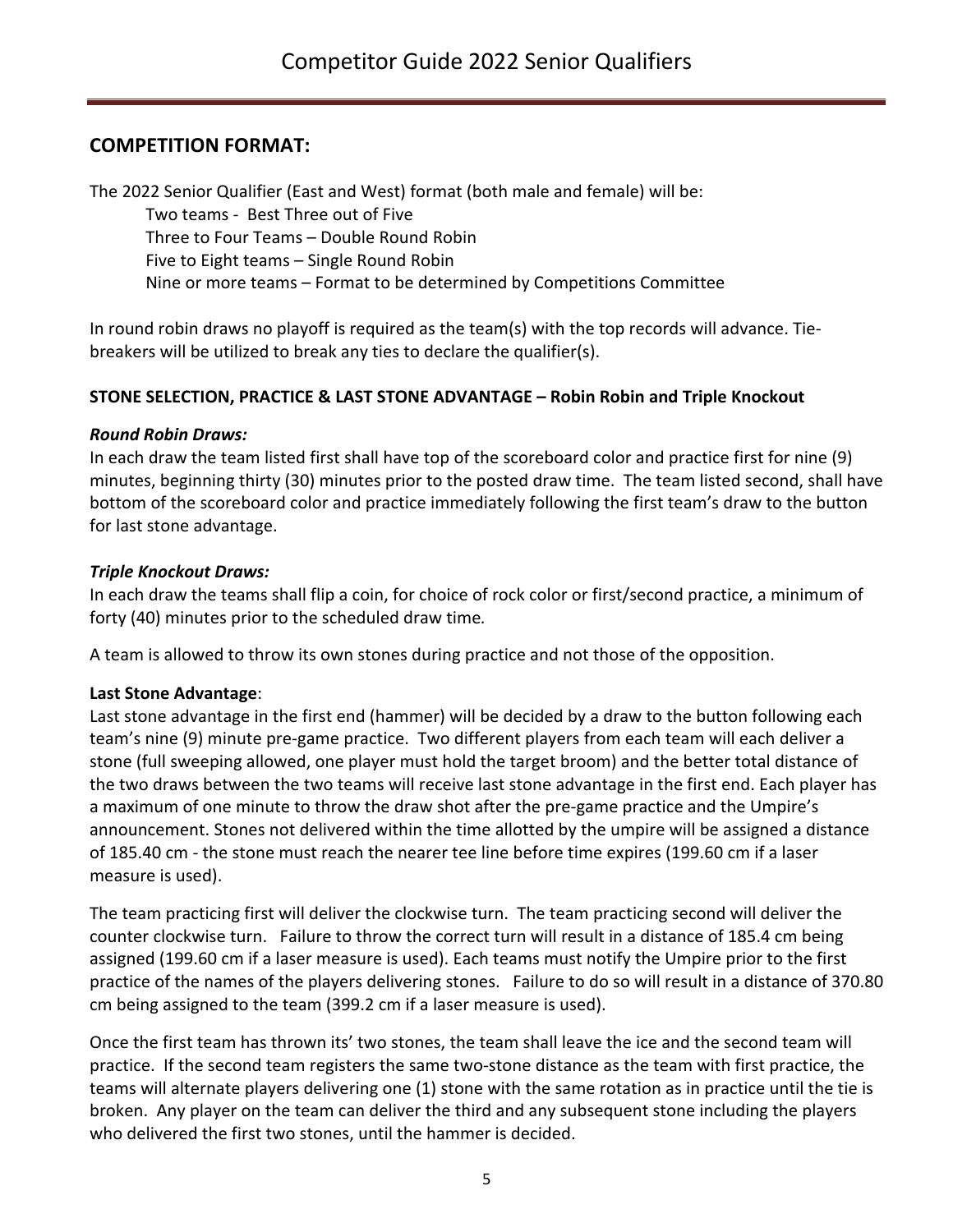Only the four 'game' players are allowed on the ice surface during the determination of hammer.

**NOTE:** Total Draw Distance is the cumulative total of all draw distances for last stone advantage (hammer), in each game, for each team (excluding tie-breakers and playoff games). Only the combined distance of the first two draw attempts for last stone advantage will be recorded for the Total Draw Distance required at the end of round robins to break unsolvable ties. The highest two draws will NOT be counted in the Total Draw Distance.

Each lead, second, third and skip on each team will deliver a minimum of one (1) draw shot for last stone advantage if it is a triple knockout or if there are only 2 teams in the event, and a minimum of two (2) draw shots for last stone advantage for all other round robins. The draw to the button shall be played towards the home end. A team utilizing a fifth player must have a minimum of four (4) team members throw the draw for hammer during the event.

Umpires will assume that every team that wins the last stone draw will want the last stone in the first end. If there is any time that a team does not want the last stone if they win the last stone draw, then they must inform the Umpire before the start of their practice.

Opposing teams must remain behind the glass during their opponent's pre-game practice. If that is not feasible, then the opposition must stand as far behind the sheet as possible, so as not to distract or intimidate the other team.

A draw to the button for last stone advantage that is moved by a team member prior to the measure will be assigned the distance to the next defined circle away from the button.

- $\circ$  In or touching the button = 15.24 cm (20.44 cm if a laser measure is used) (subject to change if the bottom diameter is more than one (1) foot )
- $\circ$  In or touching the four foot = 60.96 cm (75.16 cm)
- o In or touching the eight foot =  $121.92$  cm ( $136.12$  cm)
- o In or touching the twelve foot =  $182.88$  cm (197.08 cm)

If a member of the non-delivering team or an external force moves a stationary stone or causes it to be moved before the Umpire completes the measurement, the stone is replaced to as close to its original position by the delivering team.

#### **STONE SELECTION, PRACTICE & LAST STONE ADVANTAGE – Tiebreakers**

No playoff is required. If there are teams tied for either first place (one team advancing) or second place (two teams advancing) or third place (three teams advancing), then tiebreaker(s) will take place. Teams that complete the round robin with identical win/loss records are considered to be tied. Teams tied for a qualifying position shall only be eliminated by playing a tie-breaker game(s).

**The Chief Umpire will make all decisions with regard to the administration of tiebreakers.** Additional information relative to tie-breakers and sheet assignments will be discussed by the Chief Umpire with the teams involved after the last game of the round robin. (see NOCA Tiebreaker Review Document)